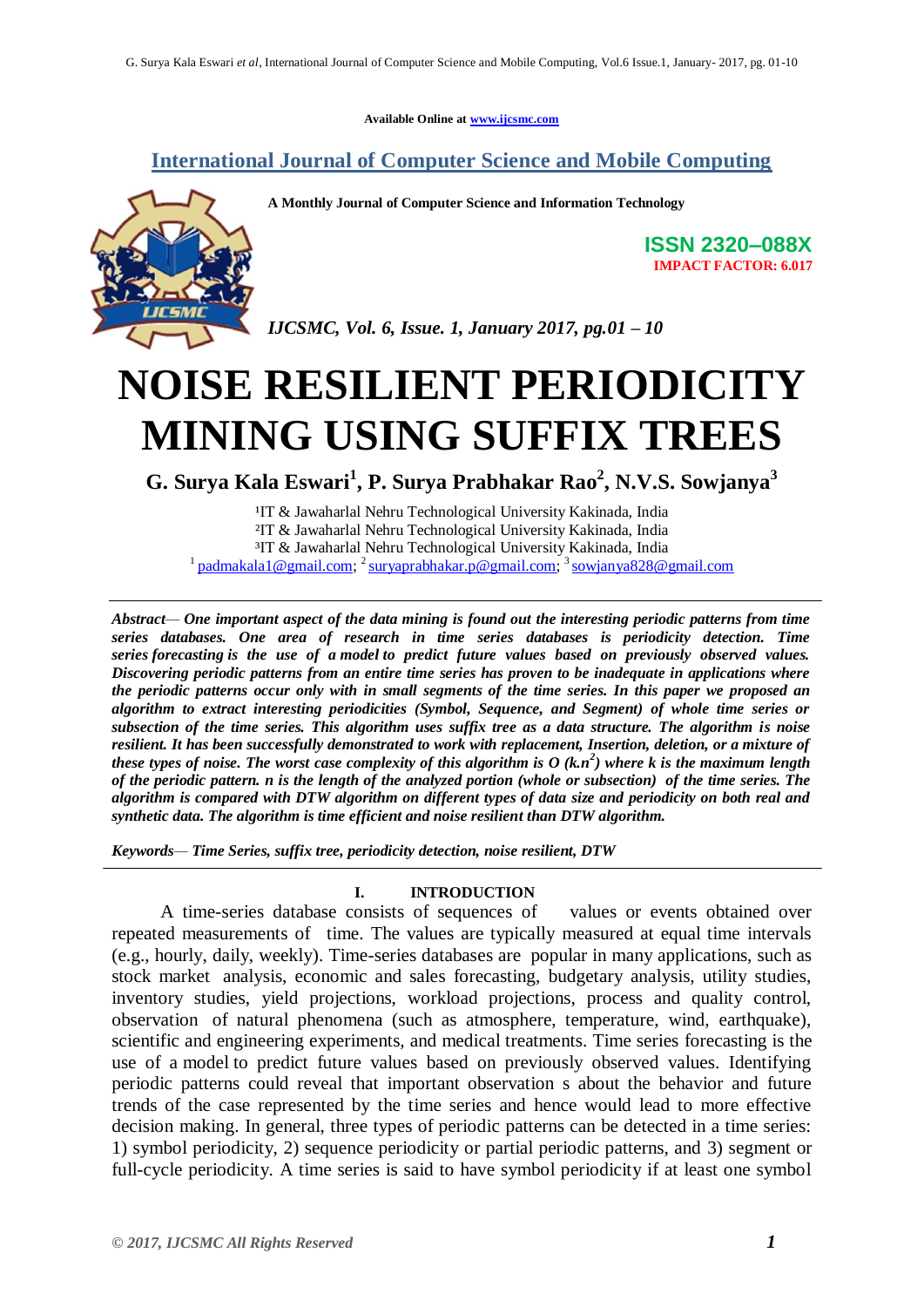is repeated periodically. For example, in time series periodicity  $p = 3$ , starting at position zero (stPos= 0). Similarly, a pattern consisting of more than one symbol maybe periodic in a time series; and this leads to partial periodic patterns. For instance, in time series T =bbaa abbd abca abbc abcd, the sequence ab is periodic with periodicity  $p = 4$ , starting at position 4 (stPos= 4); and the partial periodic pattern ab  $* *$  exists in T, where  $*$  denotes any symbol or don't care mark. Finally, if the whole time series can be mostly represented as a repetition of a pattern or segment, then this type of periodicity is called segment or full-cycle periodicity. For instance, the time series  $T = abcab$  abcab abcab has segment periodicity of (p =5) starting at the first position (stPos =0), i.e., T consists of only three occurrences of the segment abcab. It is not necessary to always have perfect periodicity in a time series as in the above three examples. Usually, the degree of perfection is represented by confidence, which is 100 percent in the above three examples. On the other hand, real-life examples are mostly characterized by the presence of noise in the data and this negatively affects the confidence level. The confidence of a pattern is defined as the ratio of its actual frequency in the series over its expected perfect frequency in the series. The actual and expected perfect frequency are both the same in the above three examples; however, in the time series  $T_x$  =abefd abcde acbcd abefa, the pattern ab starting at position 0 with p= 5 has four and five as its actual and expected perfect frequencies, respectively; so the confidence of ab is 4.In addition to detecting periodicity in the full time series, seeking periodicity only in a subsection of the series is also possible. For instance, in time series T=bcdbababababccdaccab, the sequence ab is periodic starting from positions 5 to 12. This type of periodicity is very common in real life. For example, there might be a specific periodic pattern of road traffic during school days, but not during summer or winter vacation. Unfortunately most of the existing algorithms only detect periods that span through the Entire time series. There are many applications involving.

Sequence data. Typical examples include customer shopping sequences, Web click streams, biological sequences, sequences of events in science and engineering, and in natural and social developments.

Contributions of our work can be summarized as follows:

- 1. The development of DTW (Dynamic Time Warping)algorithm that can detect only segment periodicity.
- 2. The development of suffix tree based comprehensive algorithm that can simultaneously detect symbol, sequence and segment periodicity.
- 3. Finding periodicity within subsection of the series.
- 4. Identifying and reporting only useful and no redundant periods by applying pruning techniques to eliminate redundant periods, if any.
- 5. Detailed algorithm analysis for time performance and space consumption by considering three cases, namely the worst case, the average case, and the best case.
- 6. The proposed algorithm is shown to be applicable to biological data sets such as DNA and protein sequences and the results are compared with those produced by other existing algorithms like DTW.
- 7. Various experiments have been conducted to demonstrate the time efficiency, robustness, scalability, and accuracy of the reported results by comparing the proposed algorithm with existing state-of-the-art algorithms like WARP.

The rest of the paper is organized as follows: Related work is presented in Section 2. The periodicity detection problem in time series is formulated in Section 3. The proposed algorithm is presented in Section 4 along with algorithm analysis and the utilized optimization strategies. Experimental results are reported in Section 5 using both real and synthetic data. Section 6 is conclusions and future research directions.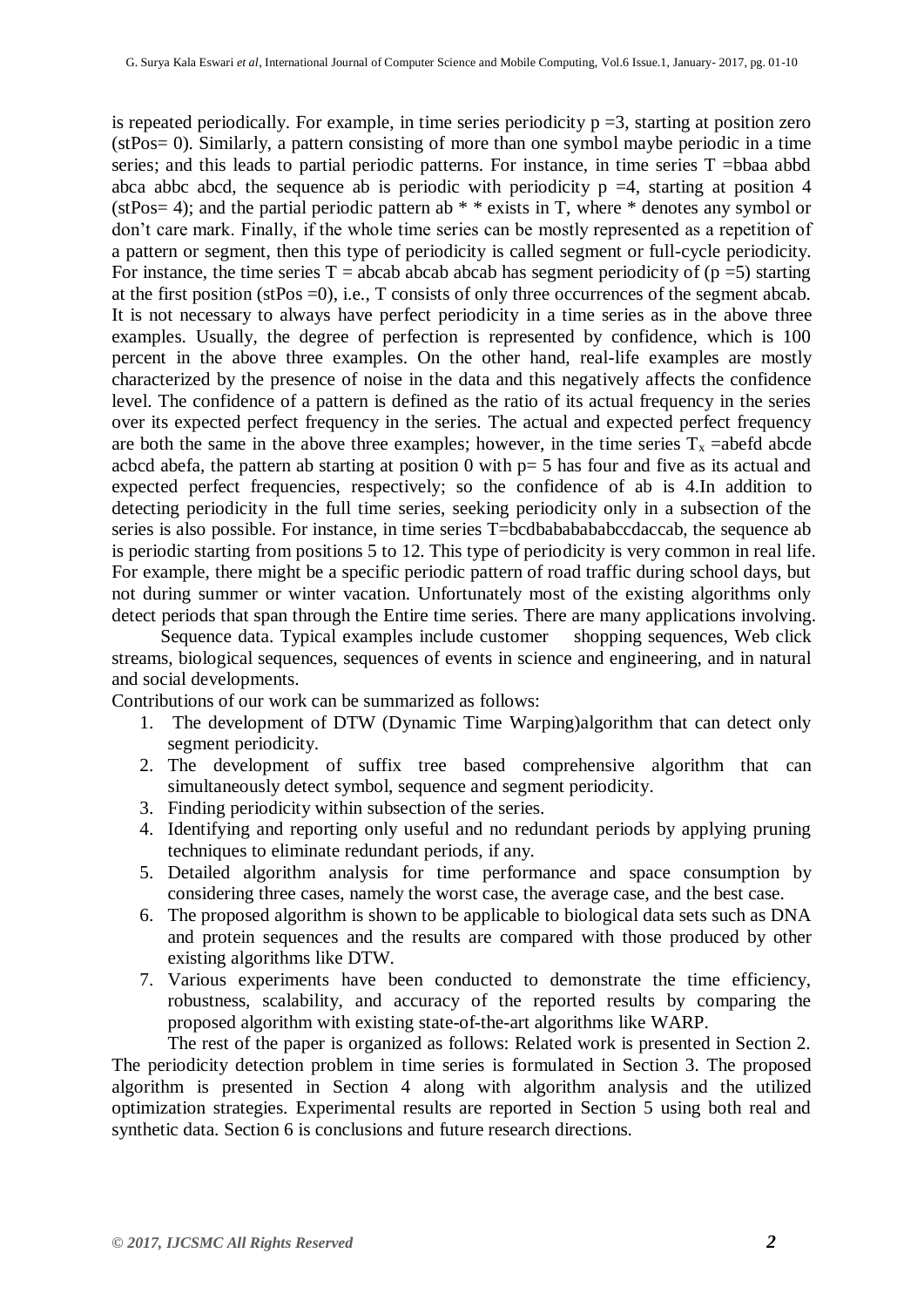### **II. RELATED WORK**

Existing literature on time series algorithms requires user has to specify the period value or find out the candidate period value. Finding the threshold value requires many database scans. Another way to classify existing algorithms is based on the type of periodicity they detect. Some detect symbol periodicity, some detect segment periodicity, and some detect only sequence periodicity.

Recently there are few algorithms which look for all possible periods by considering the range  $(2 \le p \le n \div 2)$ .

DTW algorithm detects only segment periodicity. It also works well in the presence of insertion and deletion of noise. Our single algorithm detects all the three types of periodicity. It requires only single scan of the data base. Recently, Huang and Chang [13] presented their algorithm for finding asynchronous periodic patterns, where the periodic occurrences can be shifted in an allowable range along the time axis. This is somehow similar to how our algorithm deals with noisy data by utilizing the time tolerance window for periodic occurrences.

### **III. PROBLEM DEFINITION**

Consider a time series  $T = e0$ ; e1; e2; . . . ; en 1 of length n, where ei denotes the event recorded at time i; and let T be discretized into symbols taken from an alphabet set with enough symbols, i.e.,  $\parallel$  represents the total number of unique symbols used in the discretization process. In other words, in a systematic way T can be encoded as a string derived from P. For instance, the string abbcabcdcbab could represent one time series over the alphabet= $\{a,b,c,d\}$ .Researchers have mostly investigated time series to identify repeating patterns and some researchers studied exceptional patterns (outliers) in time series. In this paper, we concentrate on the first case; we need to develop an algorithm capable of detecting in an encoded time series (even in the presence of noise) symbol, sequence, and segment periodicity, which are formally defined next. We start by defining confidence because it is not always possible to achieve perfect periodicity and hence we need to specify the degree of confidence in the reported result.

**Definition 1** (Perfect Periodicity). Consider a time series T, a pattern X is said to satisfy perfect periodicity in T with period p if starting from the first occurrence of X until the end of T every next occurrence of  $\overline{X}$  exists p positions away from the current occurrence of  $\overline{X}$ . It is possible to have some of the expected

Occurrences of X missing and this leads to imperfect periodicity.

**Definition 2 (Confidence).** The confidence of a periodic pattern X occurring in time series T is the ratio of its actual periodicity to its expected perfect periodicity. Formally, the confidence of pattern X with periodicity p starting at position stPos is defined as:

Conf(p, stPos,X)=Actual Periodicity(P,Stpos,X)

Perfect Periodicity (P,stpos,X.)

Where Perfect Periodicity(p,stops,X)=|T|-stPos+1

Actual Periodicity (p,stops,X) is computed by counting (Starting at stP os and repeatedly jumping by p positions) the number of occurrences of X in T.

For example, in T = abbcaabcdbaccdbabbca, the pattern ab is periodic with stP os = 0, p= 5, and conf $(5, 0; ab) = 3$ . Note that the confidence is 1 when perfect periodicity is achieved.

**Definition 3 (Symbol Periodicity).** A time series T is said t have symbol periodicity for a given symbol s with period p and starting position stP os if the periodicity of s in T is either perfect or imperfect with high confidence.

**Definition 4 (Sequence Periodicity).** A time series T is said to have sequence periodicity (or partial periodicity) for a pattern (partial periodic pattern) X starting at position stP os, if  $|X|\geq 1$ and the periodicity of X in T is either perfect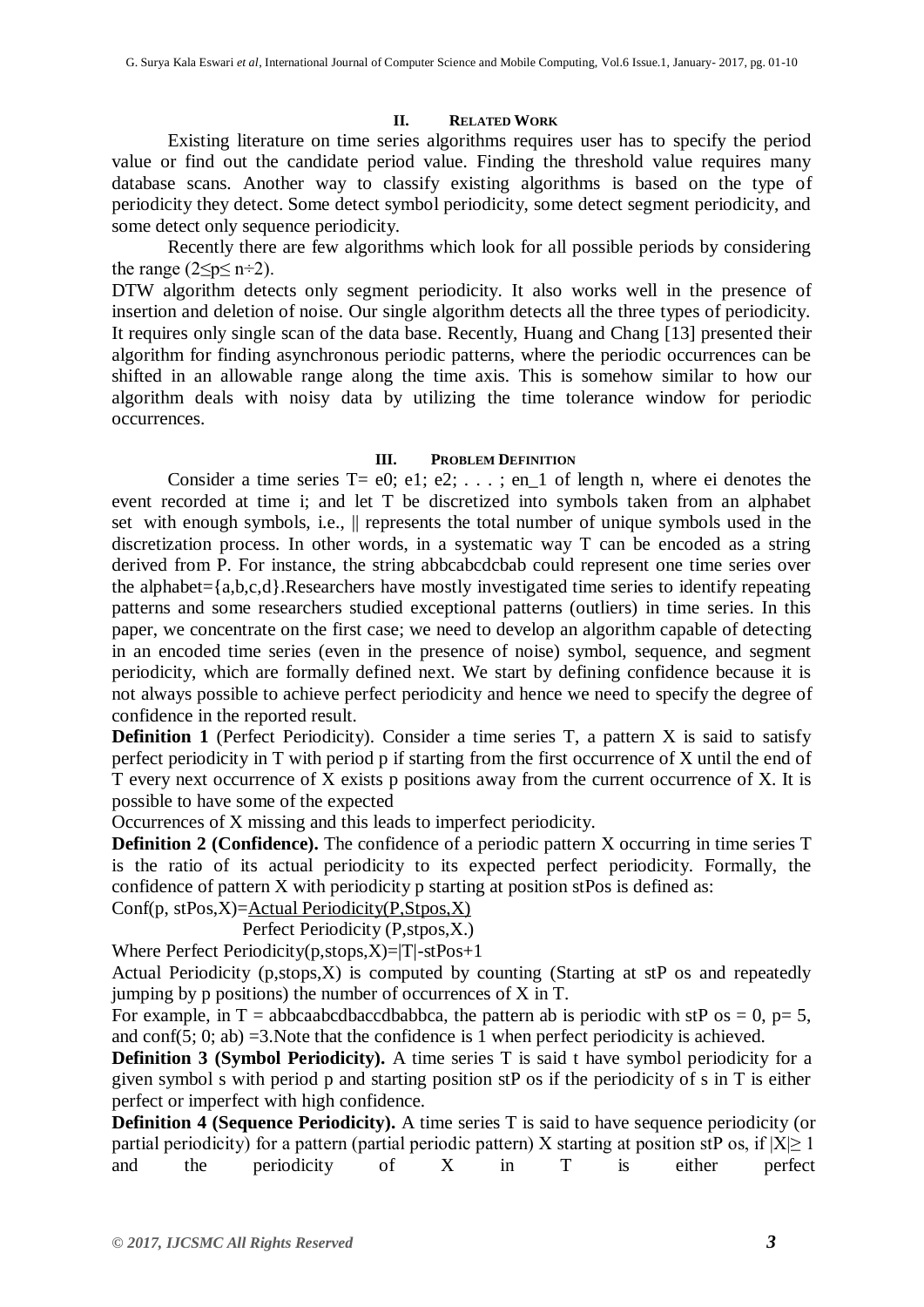or imperfect with high confidence, i.e., X occur in T at most of the positions specified by stops+i\*p. where p is period and i $\geq 0$ .

For example, in  $T=$  abbcaabcdbabcdbabbca, the

pattern ab is partially periodic starting from stops

 $=0$  and period value of 5.

**Definition 5 (Segment Periodicity).** A time series T of length n is said to have segment periodicity for a pattern X with period p and starting position stP os if  $p = |X|$  and the periodicity of X in T is either perfect or imperfect with high confidence, i.e., X occurs in T at most of the positions specified by stP os  $b+i^*$  p, where integer  $i \ge 0$  takes consecutive values starting at 0.

**Definition 6 (Periodicity in Subsection of aTime Series).**A time series T possesses symbol, sequence, or segment periodicity with period p between positions stP os and endPos (where 0≤ stP os < endPos ≤|T|), if the investigated period satisfies Definition 3, Definition 4, or Definition 5, respectively, by considering only subsection [stP os,endPos] of T.



Fig.1 Alignment between the test and training pattern

For example, in  $T=$  abdabcaabcdbaccdbabbca, the pattern ab is periodic with  $p = 5$  in the subsection [3, 19] of T.

Definitions 3, 4, 5, and 6 will not be applicable in case the time series contains some insertion or deletion noise.

Unfortunately, it is not possible to avoid noise in real-life applications. Thus, to be able to tackle noisy time series, we introduce the concept of time tolerance, denoted tt, where a periodic occurrence is counted valid if it is found within ±tt positions of the expected position.

**Definition 7 (Periodicity with Time Tolerance).** Given a time series T which is not necessarily noise-free, a pattern X is periodic in subsection [stP os,endPos] of T with period p and time tolerance tt≥ 0 if X is found at positions stP os.stP os+ p± tt; stP os + 2p± tt;  $\ldots$  endPos -p $\pm$  tt.

For example, in time series T = abce dabc cabc aabcbabc c, freq(ab, 4, 0, 18, tt= 1)= 5 and conf (ab, 4, 0, 18,1) = 5, while based on Definitions 4 and 2, conf(ab, 4, 0, 18) = 0.2 and  $conf(ab, 4, 5, 18)=1.$ 

#### **IV. PERIODICITY DETECTION ALGORITHMS**

Dynamic Time Warping (DTW) is a pattern matching technique used to compare time series, not necessarily of the same length, based on their characteristic shapes. It is common practice to constrain the warping path in a global sense by limiting how far it may stray from the diagonal of the warping matrix. The matrix subset that the warping path is allowed to visit is generally called warping Window or band.

Noise resilient algorithm involves two phases. First build the suffix tree for the time series and in the second phase, we use the suffix tree to calculate the periodicity of various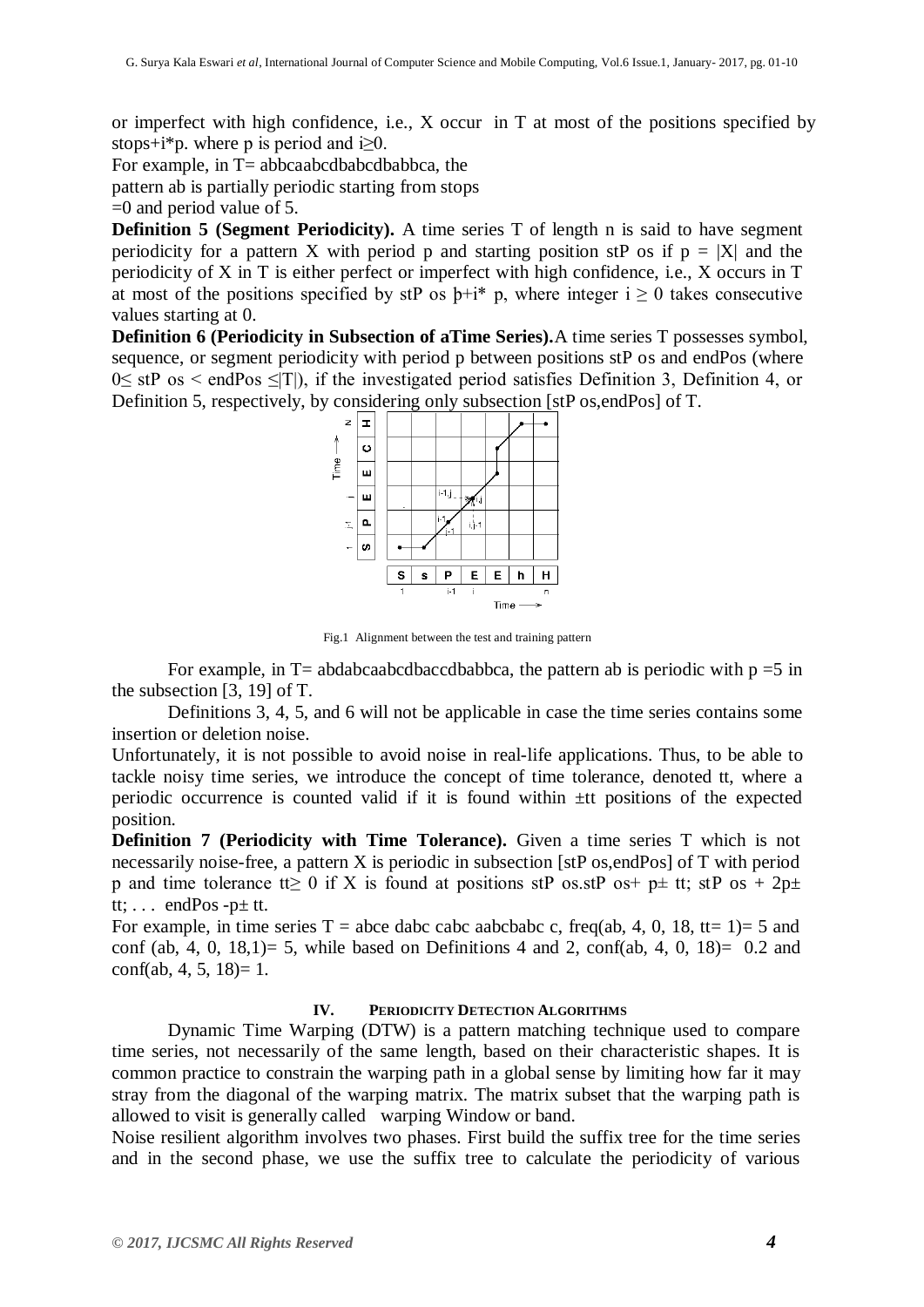patterns in the time series. One important aspect of our algorithm is redundant period pruning.

## *A. DTW Representation*

Algorithm 1 calculates an optimal warping path between two time series. The algorithm starts with local distances Calculation between the elements of the two sequences using different types of distances. The most frequent used method for distance calculation is the absolute distance between the values of the two elements (Euclidian distance). DTW Algorithm is very useful for isolated words recognition in a limited dictionary. it is currently used in many areas: handwriting and online signature matching , sign language recognition and gestures recognition, data mining and time series clustering (time series databases search)

Algorithm 1: Dynamic Time Warping Algorithm Input: Two sequences of time series. Output: Warping path of two sequences.

```
1:path[] new array
2: i = rows(dtw)3: i = \text{columns}(\text{dtw})4: while (i > 1) & (i > 1) do
5: if i == 1 then
6: i = i - 17: else if j == 1 then
8: i = i - 19: else
10: if dtw(i-1; j) == min fdtw(i - 1; j); dtw(i; j- 1);
       dtw(i - 1; j-1) then
11: i = i - 112: else if dtw(i; i-1) == min{dtw(i - 1; j), dtw(i, j -
          1), dtw(i - 1, i-1) then
13: i = i - 114: else
15: i = i - 1; j = j - 116: end if
17: path:add((i; i))18: end if
19 \cdot end while
20: return path
```
The Dynamic Programming part of DTW algorithm uses the DTW distance function

 $DTW(X, Y) = cp*(X, Y) = min\{cp(X, Y), p \in P^{N^*M}\}$ 

where  $P^{N*M}$  is the set of all possible warping paths and builds the accumulated cost matrix or global cost matrix D which defined as follows:

1. First row:  $D(1,i) = k=1$  jc(x1,yk)  $i \in [1,M]$ .

2. First column:  $D(I, 1) = k=1ic(xk,y1)$  i  $\in [1,N]$ .

3. All other elements: D(i, j) = min {D(i- 1, j- 1),D(i – 1, j),D(i, j- 1)+c(xi, yj), i ∈ [1,N], j∈  $[1, M]$ ).

To reduce the computational cost associated to the mining task, we consider the lower bounding technique introduced by Keogh et al (LB\_Keogh). This technique aims at reducing the required number of DTW by the adoption of a lower-bounding measure.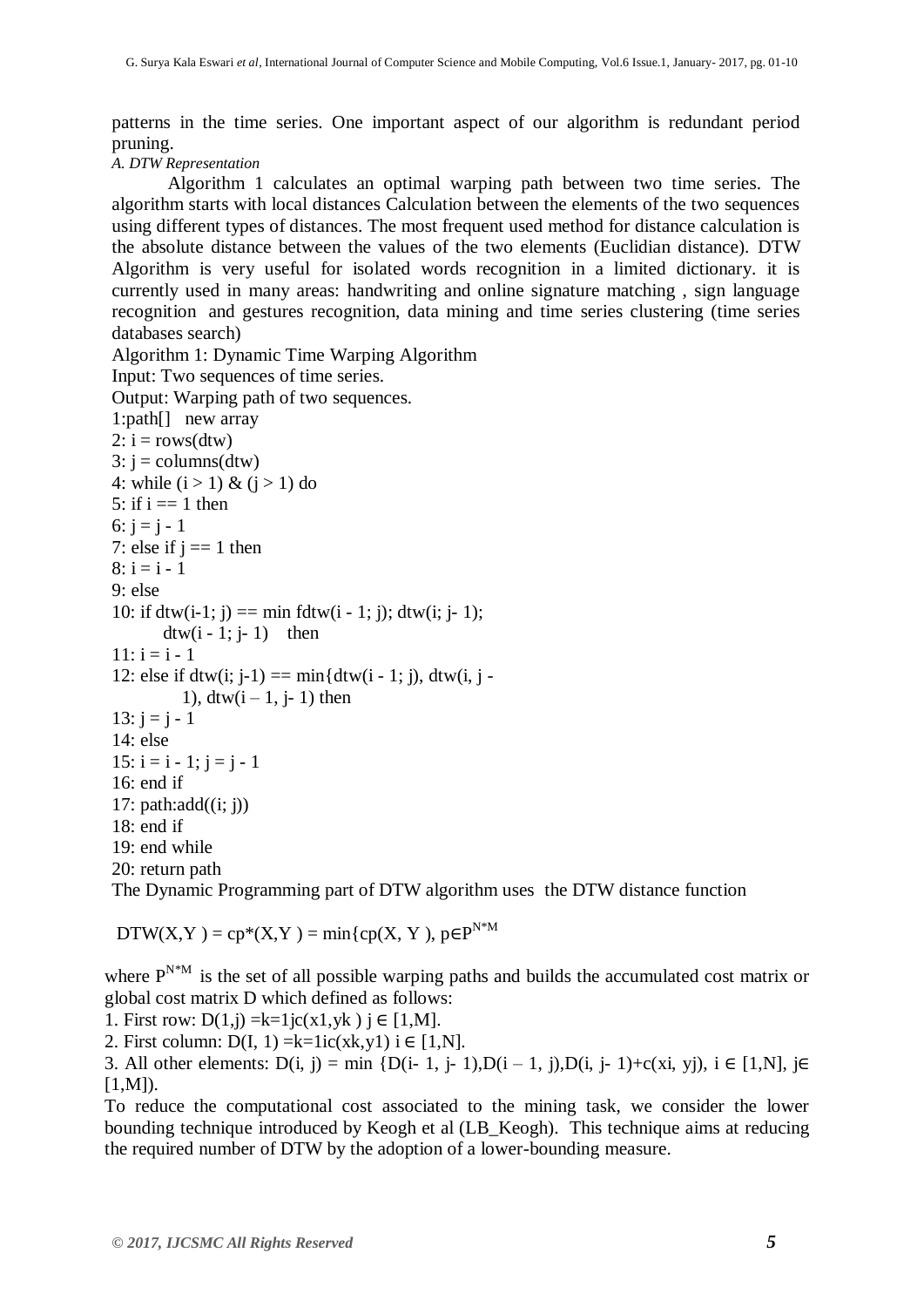#### *B. Suffix Tree Based Representation*



Fig.2 The suffix tree for the string abcabbabb\$.

| occur_vec | diff_vec       |
|-----------|----------------|
| 0         | $\overline{3}$ |
| 3         | 9              |
| 12        | 4              |
| 16        | 5              |
| 21        | 3              |
| 24        | 3              |
| 27        | 11             |
| 38        | 7              |
| 45        | 3              |
| 48        |                |

Fig.3 An Example Occurrence Vector and Its Corresponding Difference Vector

Suffix tree (also called PAT tree) is a data structure that presents the suffixes of a given string in a way that allows for a particularly fast implementation of in string processing . Suffix tree is a famous data structure [9] that has been proven to be very useful in string processing [9], [11], [15], [19]. It can be efficiently used to find a substring in the original string, to find the frequent substring g and other string matching problems. A suffix tree for a string represents all its suffixes; for each suffix of the string there is a distinguished path from the root to a corresponding leaf node in the suffix tree. Given that a time series is encoded as a string, the most important aspect of the suffix tree, related to our work, is its capability to very efficiently capture and highlight the repetitions of substrings within a string. Fig. 1shows a suffix tree for the string abcabbabb\$, where \$ denotes end marker for the string; it is a unique symbol that does not appear anywhere in the string. The path from the root to any leaf represents a suffix for the string. Since a string of length n can have exactly n suffixes, the suffix tree for a string also contains exactly n leaves. Each edge is labelled by the string that it represents. Each leaf node holds a number that represents the starting position of the suffix yield when traversing from the root to that leaf. Each intermediate node holds a number which is the length of the substring read when traversing from the root to that edge), which is repeated at least twice in the original string. There are algorithms for handling the disk based suffix tree. Suffix tree can be extended as new symbols are added to the string. Depth of the suffix tree is of order log(n).

*C. Periodicity Detection in Presence of Noise*

Three types of noise generally considered in time series data are replacement, insertion, and deletion noise. In replacement noise, some symbols in the discretized time series are replaced at random with other symbols. In case of insertion and deletion n noise, some symbols are inserted or deleted, respectively, randomly at different positions (or time values). Noise can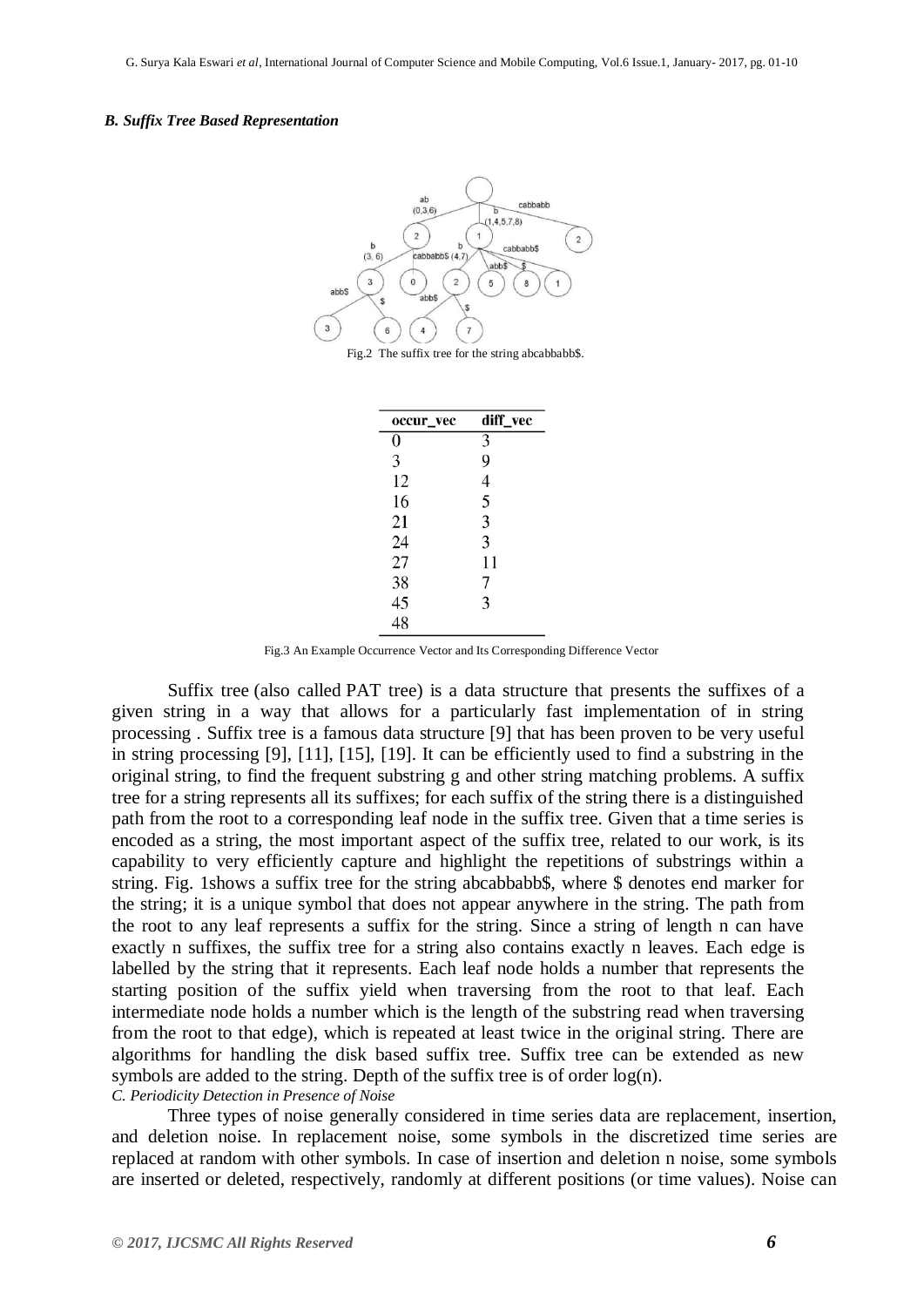also be a mixture of these three types; for instance, RI type noise means the uniform mixture of replacement (R) and insertion (I) noise.. This is because insertion and deletion noise expand or contract the time axis leading to shift of the original time series values. For example, time series  $T = abcabcabc$  after inserting symbol b at positions 2 and 6 would be  $T = abbcabcabbc$ . The occurrence vector for symbol a in T is $(0, 3, 6)$ , while it is  $(0, 4, 7)$  in T0. It is very clear that when the time series is distorted by insertion and/ or deletion noise, linear-distance-based algorithms do not perform well. Actually, this is not only the case with linear distance- based algorithms, it is also true for periodicity detection algorithms in general [7].In order to deal with this problem, we introduce the concept of time tolerance (see Definition 7) into the periodicity detection process. The idea is that periodic occurrences can be drifted (shifted ahead or back) within a specified limit called time tolerance (denoted as tt in the algorithm). This means that if the periodic occurrence is expected to be found at positions x,  $x + p$ ,  $x + 2p$ , ..., then with time tolerance, occurrences at x,  $x + p \pm tt$ ;  $x + 2p \pm tt$ ; ... would also be considered valid. For example, in the occurrence vector for pattern  $X = ab$  is  $(0.5, 11, 17, 21)$ .

 $T = abcde abdece abedca abdd abbea$ 01234 567890 123456 7890 12345;

According to Algorithm 1, conf(ab,  $p = 5$ , 0, 21)= 2/5. But, Conf (ab, 5, 0, 21, tt = 1)= 5/5. By considering time tolerance of 1. The occurrences at positions 11 and 17 are counted because they are +1 position away from the expected positions 10 and 16, respectively, and the occurrence at position 21 is counted because it is -1 position away from the expected position 22. It is important to note that our algorithm maintains the moving reference, i.e., when the occurrence at position 11 is counted with  $p=5$ , the next expected occurrences are taken as  $16+$  $5*$  i. This is the reason why the occurrence at position 17 is counted because it is  $+1$  position away from 16 and the next reference is set at position 17; this propagates into the next positions to be checked, i.e., the next expected occurrences are checked at positions  $22 + 5^*$  i. The modified algorithm with time tolerance taken into consideration is presented in Algorithm 2

Algorithm 2 . Noise Resilient Periodicity Detection

Algorithm

Input: a time series of size n and time tolerance value tt.

Output: positions of periodic patterns;

1. for each occurrence vector occur\_vec of size k for pattern X, repeat

1.1 for  $j = 0; j < n; j++)$ ;

```
1.1.1 p= occur vec[j+ 1]- occur vec[j]
```

```
1.1.2 StPos =occur vec[j],endPos= occur vec[k];
```
- 1.1.3 for  $i = j; i < k; i++)$ ;
- 1.1.3.1 A = occur vec[i]- currStP os;
- 1.1.3.2 B= Round $(A \div p)$ ;
- 1.1.3.3 C= A –( $p * B$ );
- 1.1.3.4 if ( $(-tt \leq C \leq +tt)$ ) AND

 $(Round((preOccur –currSTPos)p) \neq B))$ 

```
1.1.3.4.1 currStPos =occur vec[i];
```

```
1.1.3.4.2 preOccur = occur vec[i];
```
1.1.3.4.3 increment count(p);

```
1.1.3.4.4 sumPer+=(p + C);
```
1.1.4 endfor

```
1.1.5 mean p = \text{sumPer- p} (count(p)-1);
```

```
1.1.6 conf(p)= count(p)/Perfect Periodicity (p,stops,X);
End Algorithm
```
Algorithm 2 contains three new variables, namely A, B, and C. A represents the distance between the current occurrence and the current reference starting position;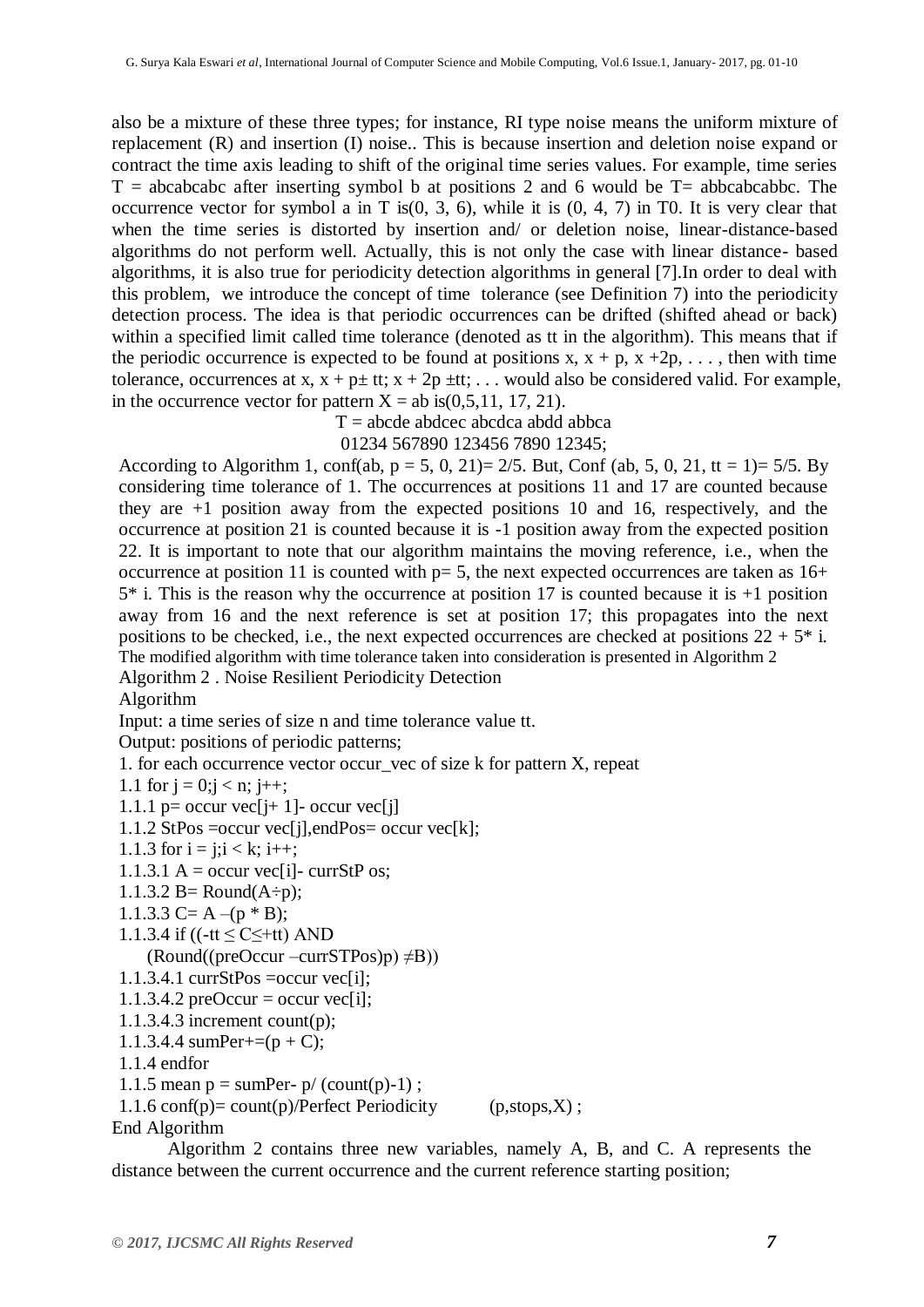B represents the number of periodic values that must be passed from the current reference starting position to reach the current occurrence. Variable C represents the distance between the current occurrence and the expected occurrence. For instance, assume the occurrence vector of the last example, namely  $(0, 5, 11, 17, 21)$  is modified into $(0, 5, 16, 22, 16, 22)$ 26). For this, when the current occurrence (occur vec[i]) is 16, A =  $16-$  5 = 11, B = 11 /5 = 2,  $C = 11 - 5* 2 = 1$ . The second condition at line 1.1.3.4 of Algorithm 2 is also very interesting. It checks to see if the current occurrence is the repetition of an already counted periodic value. Consider how the occurrence vector (0, 5, 15, 16, 22, 26) would have been affected if this condition was not included in Algorithm 2. Count( $p = 5$ , stops= 0) would be 6 as the occurrences at positions 15 and 16 are within \_1 range of the expected position 15; so they would be counted as valid occurrences; this scenario is avoided by the condition in line 1.1.3.4 of Algorithm 2. Finally, Algorithm 2 calculates the average period value as in the presence of insertion and/or deletion noise, the first difference or the candidate period might be misleading. Suppose the occurrence vector is (0, 5, 11, 17, 23, 29, 35, 42) based on Algorithm 2, the period value would be  $p = 5$ , but the average period value is  $P = 5.85 \sim 6$ , which reflects more realistic information.

#### **V. RESULTS**

#### *A. Time Performance*

This section reports the results of the experiments that measure the time performance of STNR compared to WARP. We test the time behavior of the compared algorithms by considering two perspectives of varying data size. Data distribution. First, we compare the performance of STNR against

The WARP. Which finds the periodic patterns for a specific period with uniform distribution containing 10 unique symbols and embedded period size of 25 and 32. The size of the series has been varied from 100,000 to 100,000,000 (100 millions). The results of STNR are compared with those reported by WARP [7] the curves are plotted in Fig. 3, where it can be seen that STNR performs better than WARP. Second compare the performance of STNR against the WARP with different data distribution. The complexity of WARP is  $O(n^2)$ , STNR performs better than WARP because STNR applies various optimization strategies, most notably the adopted redundant period pruning techniques. From Fig.5 and fig. 6 shows warp doesn't depend on the data distribution. Whereas STNR depends on data distribution. WARP performs well in the small time series. But STNR performs well large time series with insertion, deletion and replacement of noise than WARP.





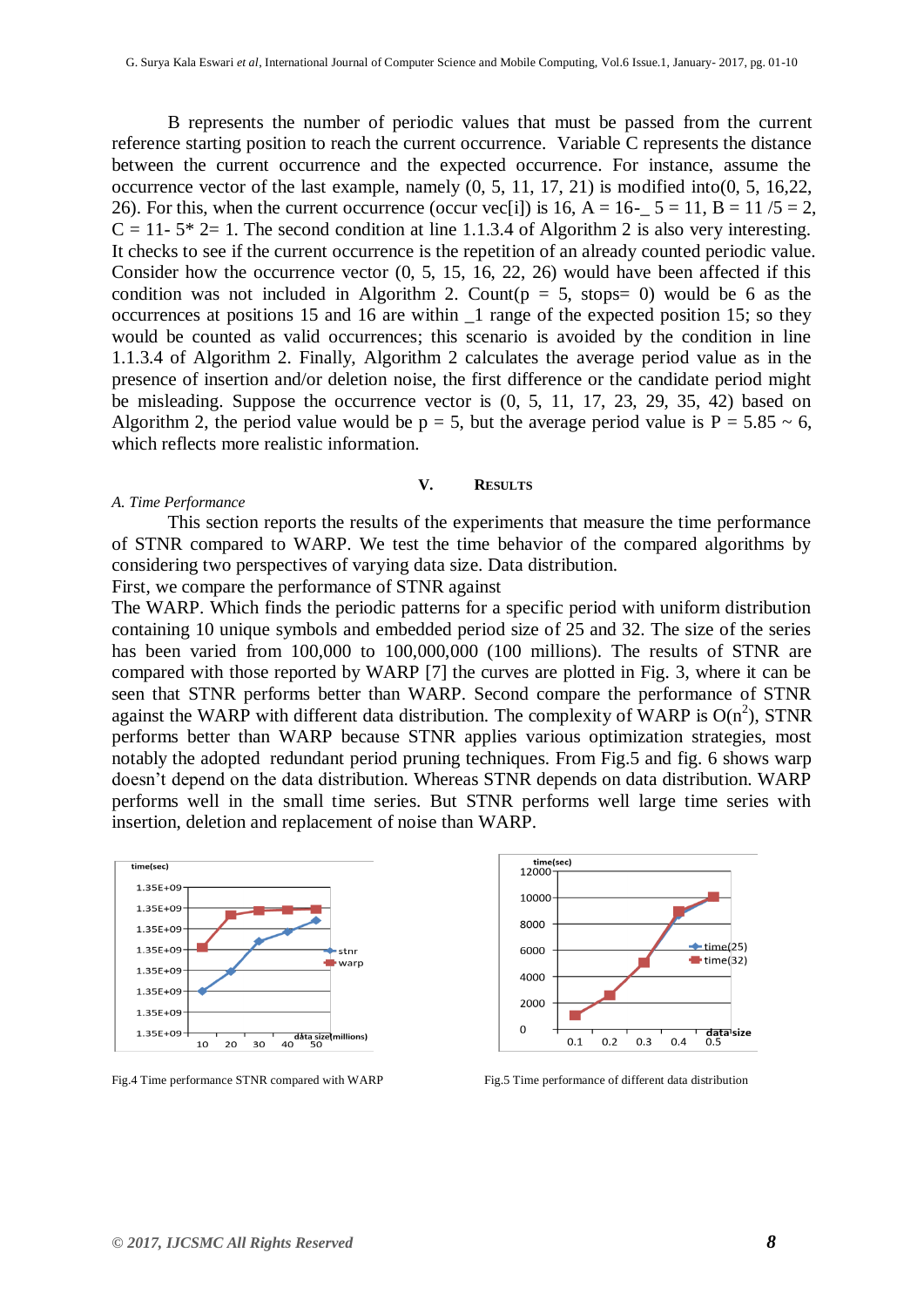



Fig.6 WARP under uniform distribution Fig.7 STNR under uniform distribution

#### **VI. CONCLUSIONS AND FUTURE WORK**

In this paper, we have presented DTW Algorithm. Using Fourier transform, auto correlation functions to reduce the time complexity of the distance functions. and STNR algorithm is a suffix-tree-based algorithm for periodicity detection in time series data. Our algorithm is noise-resilient and run in  $O(k.n^2)$  in the worst case. The single algorithm can find symbol, sequence (partial periodic), and segment (full cycle) periodicity in the time series. It can also find the periodicity within a subsection of the time series. We performed several experiments to show the time behavior, accuracy, and noise resilience characteristics of the data. We run the algorithm on both real and synthetic data. The reported results demonstrated the power of the employed pruning strategies. Currently, we are working on online periodicity detection where the suffix tree is constructed online, i.e., extended while the algorithm is in operation. This type of stream mining has a large number of applications especially in sensor networks, ubiquitous computing, and DNA sequence mining. We are also implementing the disk-based solution of the suffix tree to extend capabilities beyond the virtual memory into the available disk space. Using Fourier transform to reduce the complexity and wavelet transform is used to solve the problem in linear time.

## **REFERENCES**

[1] M. Ahdesma¨ki, H. La¨hdesma¨ki, R. Pearson, H. Huttunen, and O. Yli-Harja, *"Robust Detection of eriodic Time Series Measured from Biological Systems,"* BMC Bioinformatics, vol. 6, no. 117, 2005.

[2] C. Berberidis, W. Aref, M. Atallah, I. Vlahavas, and A. Elmagarmid, *"Multiple and Partial Periodicity Mining in Time Series Databases,"* Proc. European Conf. Artificial Intelligence, July 2002.

[3] H. Brown et al*., "Sequence Variation in S-Antigen Genes of Plasmodium falciparum,"* Molecular Biology and Medicine, vol. 4, no. 6, pp. 365-376, Dec. 1987.

[4] C.-F. Cheung, J.X. Yu, and H. Lu, "*Constructing Suffix Tree for Gigabyte Sequences with Megabyte Memory,"* IEEE Trans. Knowledge and Data Eng., vol. 17, no. 1, pp. 90-105, Jan. 2005.

[5] M. Dubiner et al., *"Faster Tree Pattern Matching,"* J. ACM, vol. 14, pp. 205-213, 1994.

[6] M.G. Elfeky, W.G. Aref, and A.K. Elmagarmid, *"Periodicity Detection in Time Series Databases,"* IEEE Trans. Knowledge and Data Eng., vol. 17, no. 7, pp. 875-887, July 2005.

[7] M.G. Elfeky, W.G. Aref, and A.K. Elmagarmid, *"WARP: Time Warping for Periodicity Detection,"* Proc. Fifth IEEE Int'l Conf. Data Mining, Nov. 2005.

[8] J. Fayolle and M.D. Ward, *"Analysis of the Average Depth in a Suffix Tree under a Markov Model,"* Proc. Int'l Conf. Analysis of Algorithms, pp. 95-104, 2005.

[9] D. Gusfield, *Algorithms on Strings, Trees, and Sequences.* Cambridge Univ. Press, 1997.